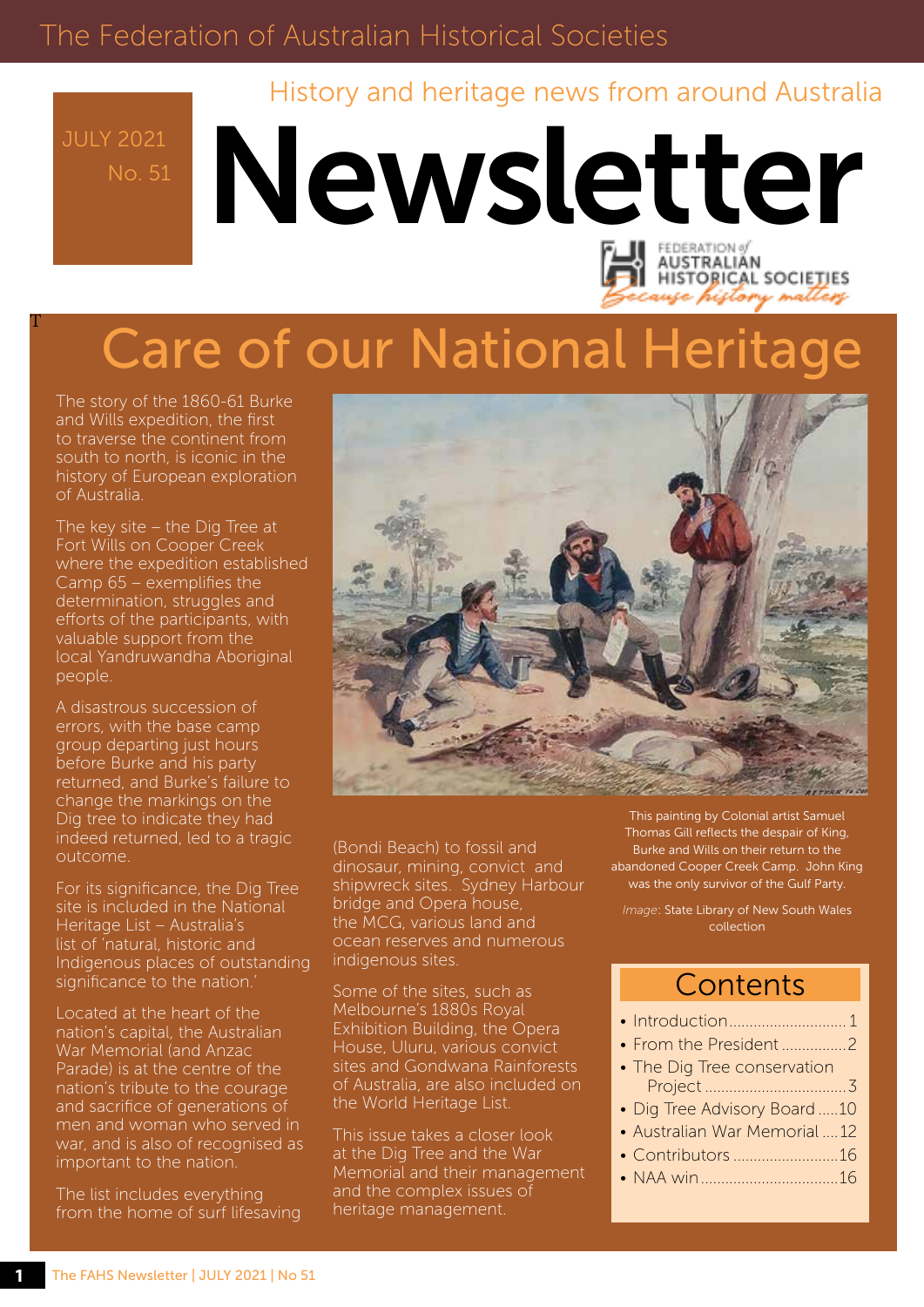## FROM THE PRESIDENT

In 2020 FAHS introduced a new policy of sharing or rostering the collection and editing of its bi-annual Newsletter between its eight constituent organisations.

The first was undertaken by the Royal Historical Society of Victoria in late 2020, and this second one was initiated by the Royal Historical Society of Queensland.

RHSQ is in a unique position – as far as we are aware it is the only Australian historical society that is the manager of a site that is on the National Heritage List, the Burke and Wills Dig Tree. (*below*) https://www.environment.gov. au/heritage/places/national/ [burke-wills-king-yandruwandha](https://www.environment.gov.au/heritage/places/national/burke-wills-king-yandruwandha)

The two articles relating to the Dig Tree were written by longserving RHSQ Councillors. Dr Ruth Kerr OAM FFAHS, also served on the FAHS Council

for many years, and Dr Denver Beanland AM is the current RHSQ President.

To add to the theme of national heritage, Dr Peter Dowling was invited to write about the Australian War Memorial, which is listed on both the National Heritage List and the Commonwealth Heritage List (Commonwealth-owned properties).

He has served both the Canberra and District Historical Society and the National Trust at the national and ACT levels.

While the Dig Tree appears to be increasingly well recognised and protected, the War Memorial has been the subject of some controversy in the last couple of years because of a proposal to demolish and replace an important part of the building (among other concerns).

An unusual sequence of development proposals and procedures was followed in this case, culminating in the Minister over-ruling the Australian Heritage Council and approving the demolition and redevelopment.

All this has brought to mind the momentous changes that have taken place in Australia's heritage regime in the last 20 years or so. Under the regime introduced by the *Environment Protection & Biodiversity Act (1999)*, a process was begun that has seen the Commonwealth abdicate most of its role in protecting built heritage to the states and territories.

Despite two reviews that were highly critical of the regime, there has been no real improvement.

One of the main weaknesses is that much decision-making has been taken away from experts and handed to ministers who are liable to make decisions on ideological and political rather than strictly heritage terms.

An excellent history of Australian heritage regimes since the 1970s was written by the late David Yencken – it is should be mandated reading for anyone interested in Australian heritage – David Yencken, Valuing Australia's National Heritage, Future Leaders, 2019.

Don Garden OAM FFAHS FRHSV President



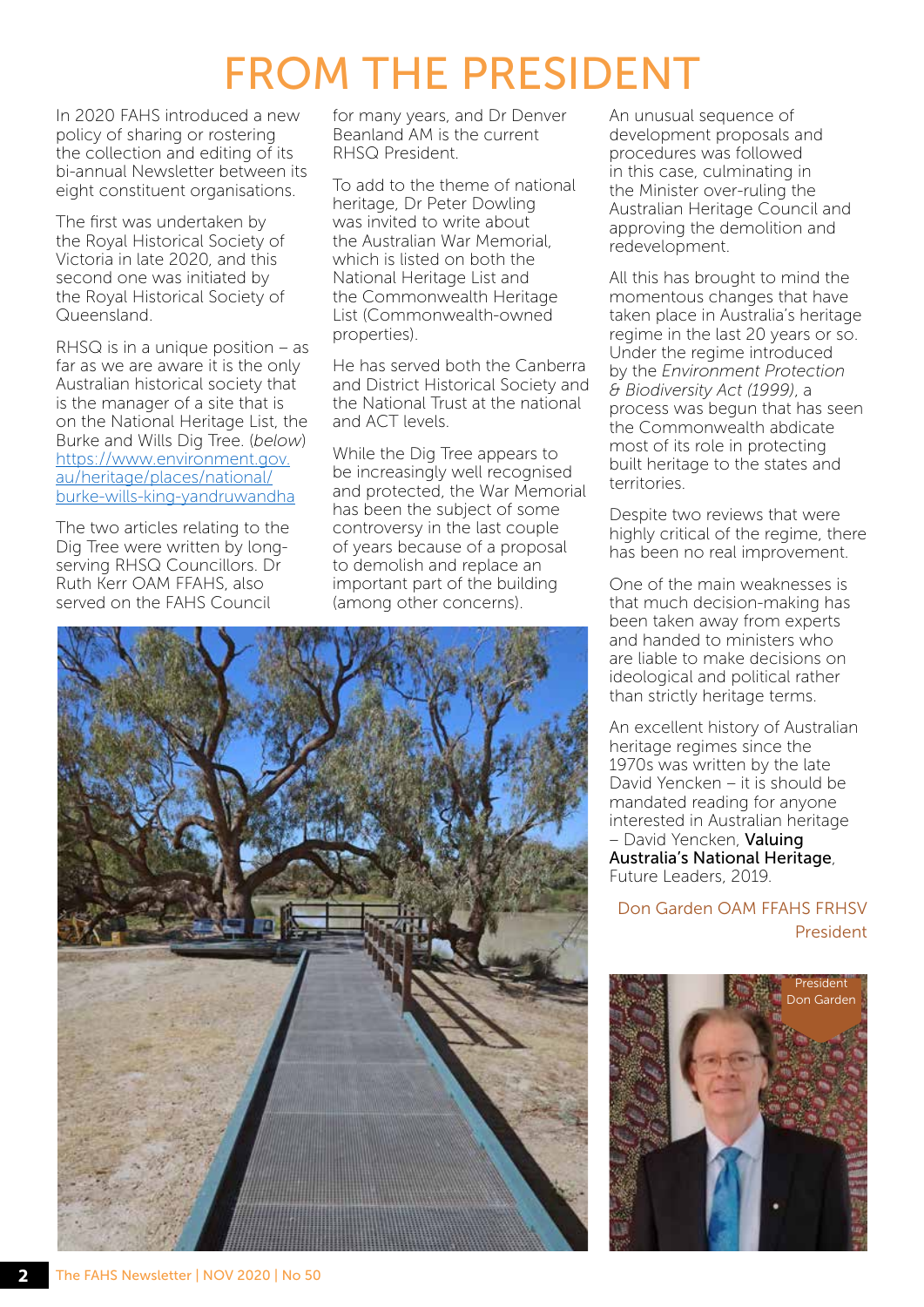## CONSERVING THE DIG TREE SITE

This is a report of the conservation project undertaken between 2014 and 2021, by The Royal Historical Society of Queensland (RHSQ) on the Dig Tree Reserve at the Bulloo Bulloo Waterhole, on the bank of Cooper Creek in the Bulloo Shire Council Queensland, and related measures.

The Dig Tree Reserve is in south-western Queensland, in the locality of Durham, approximately 326 kilometres along the 'Adventure Way' west from Thargomindah towards Innamincka turning left where the sign indicates 14 kilometres to the Dig Tree.

The Dig Tree Reserve is within the pastoral lease of Nappa Merrie Station.

In 1964 the Queensland Government gazetted the reserve, where Burke and Wills established Camp 65, and appointed The Royal Historical Society of Queensland as Trustee of the one-acre reserve.

In 1987 the Queensland Government resurveyed and regazetted the site as 4470 square metres, described as Reserve 7, being Lot 1, on Plan CPR4, Parish Oontoo, County Cooper.

The reserve includes the three historic trees; the Dig Tree, Brahé Tree and Face Tree (*below*).



#### THE HISTORY

Cooper Creek was named by explorer Charles Sturt in 1845 after the first judge and later chief justice of South Australia Charles Cooper.

In 1860 on their journey from Melbourne across Australia from South to North, Burke and Wills of the Victorian Exploration Expedition camped on the bank of Cooper Creek and established a depot Camp 65 before their dash for the Gulf of Carpentaria.

Burke was given secret instructions which presumably instructed him to follow from Cooper Creek the 140th meridian of east longitude and mark their journey on the way.

This occurred at a time when Victoria had rivers of gold but was short of land.

The area they traversed during their journey was beyond Queensland's western boundary which was only extended in March 1862 after representations by the Queensland colonial government, which commenced three weeks after Burke and Wills departed Melbourne.

The government requested that the area north of the 26th parallel of south latitude from 141st meridian to138th meridian east longitude, the current western boundary, be included as part of Queensland.

This was the area within which Burke and Wills trekked and includes Mt Isa, Cloncurry and the surrounding mineral province.

#### **CHALLENGES**

The major challenge confronting the Dig Tree Reserve has been and remains how best to protect, manage and interpret a remote site in a fragile and extreme environment.

As it had been more than two decades since the last detailed report, the RHSQ appointed Nissen Associates & Susan Hill to prepare a Conservation Management Plan (CMP), which was completed in February 2016.

 The CMP relied on a number of earlier reports including the 1987 CMP and arborist Adam Tom's inspection report from 2012 together with earlier reports.

On 17 January 2018 Tom provided an updated Arborist's Report to the RHSQ which stated that the health of the Dig Tree was very good.

An earlier 1987 CMP report was prepared by PA Roe of Cameron McNamara, entitled Burke and Wills Dig Tree Conservation Plan for the RHSQ.

The report noted that since the early 1970s the reserve had become more accessible with the discoveries of oil and natural gas in the region, which had triggered a rapid improvement in the road network with the Dig Tree Reserve becoming readily accessible by conventional vehicles.

The recommendations prompted fencing of the reserve to exclude vehicular traffic which was damaging the site.

In 2003 the Dig Tree Reserve was entered on the Queensland Heritage Register.

Later, in 2016, it was part of the iconic site entry on the National Heritage List for the Burke, Wills, King and Yandruwandha National Heritage Place.

The listing acknowledges the role of the Aboriginal people in the Burke and Wills narrative.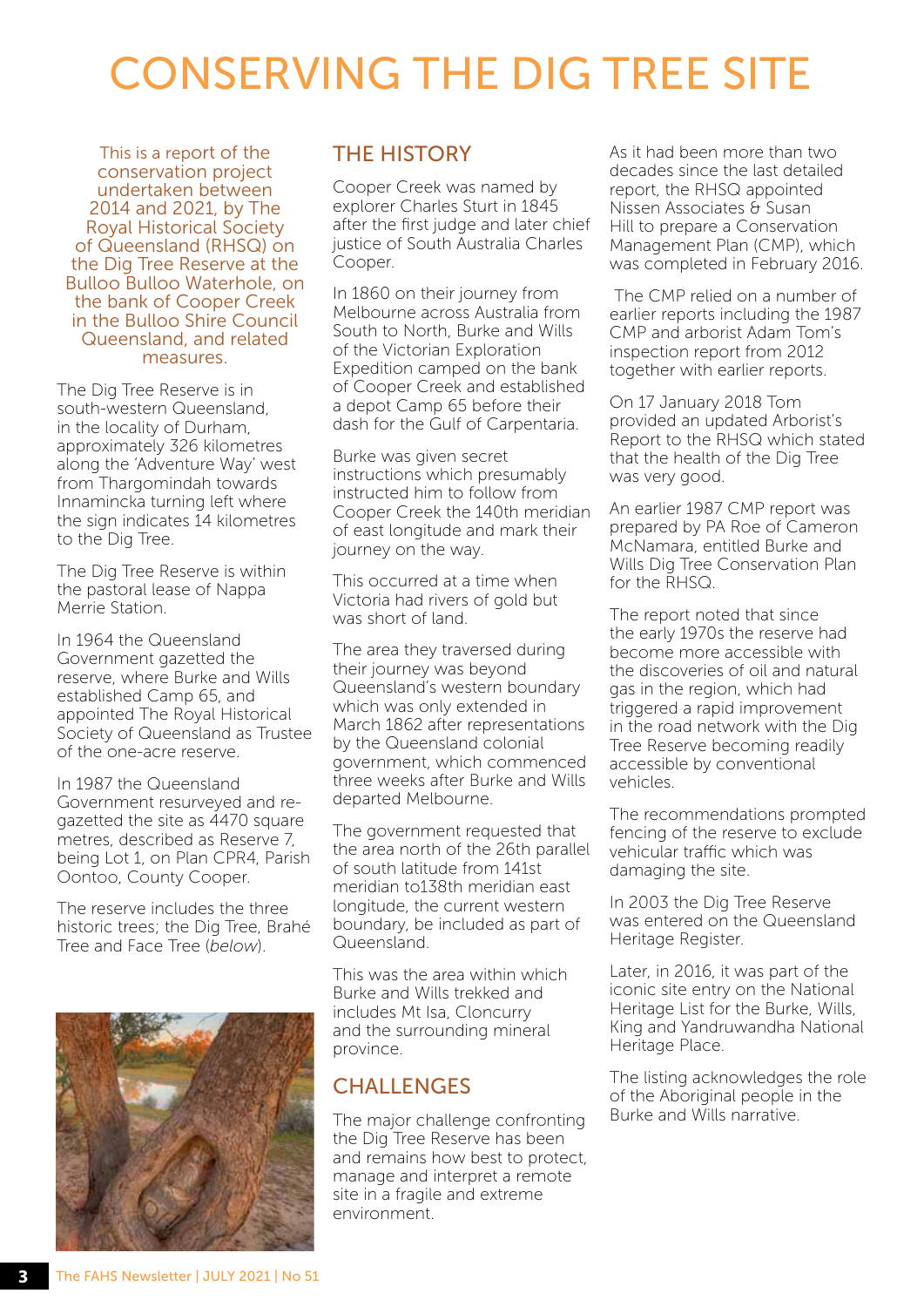

#### **CONSERVATION** PROJECT

In July 2014 the RHSQ applied for a grant of \$20,000 from the Queensland Government's Everyone's Environment Grants Program (Heritage Phase) in the Department of Environment and Heritage Protection.

In December that year the RHSQ's application was successful. It followed representations by the RHSQ for Conservation Management Plans to be eligible for grants from the program.

The main findings from the 2016 CMP report were that the ever-increasing visitations were placing a growing strain on the reserve.

It was estimated at the time that visitors numbered more than 30,000 annually, which had increased substantially in more recent years.

Furthermore, the report maintained that, with increasing visitor numbers, there were growing demands for attractive, informative and comprehensive interpretation of the local and wider story of the Burke and Wills Expedition.

Although all reports maintained the trees on the reserve remained in good health, recommendations were made to put in place further safeguards to withstand the tourist numbers.

They included:

- an upgrade of the existing limited boardwalk
- the construction of an extended boardwalk to include and link the Brahé Tree as well as the Dig Tree and Face Tree
- formalisation of a pathway through the reserve to the boardwalk to protect the tree roots and reserve
- remedial work around the Dig Tree roots.

In addition, the interpretative signage required revitalising while the blazes carved on the trees were generally overgrown.

Over the years, little additional conservation work had occurred on the Dig Tree Reserve by the RHSQ because of a lack of funding and the remoteness of the site.

Visits had been made by the Society's Council members and its Dig Tree Committee at various times.

#### SHIRE PARTNERSHIP

In 2015, members of the RHSQ visited the Dig Tree, flying to and from Thargomindah and travelling by bus to the Dig Tree.

In March 2017, three councillors of the RHSQ's Dig Tree Committee, Stephen Sheaffe, Ruth Kerr and Denver Beanland, equipped with the CMP, visited Thargomindah, to meet with the Bulloo Shire Council, its

then Chief Executive Officer (CEO) Edwina Marks and other officers regarding the reserve. From this visit the relationship between the RHSQ and the Shire Council has grown rapidly.

To have the creative, concept and design work undertaken, the RHSQ contracted with Anne Jones of Toadshow, a Brisbane firm.

Discussion occurred over several years with Toadshow and the Queensland Government's Department of Environment, Heritage Branch as the Society endeavoured to gain sufficient funding to undertake the conservation work and other issues covered in the CMP.

The first opportunity arose in May and June 2017 that proved successful, which enabled the RHSQ to obtain \$80,000 excluding (ex) GST from the Commonwealth Government's Australian Heritage Grants 'Protecting National Heritage Sites Program' to upgrade the interpretative signage on the reserve that briefly tells the Burke and Wills story.

Although grant monies would enable new signage and sculptured blazes to be created and manufactured, it was not sufficient to enable other work to be undertaken.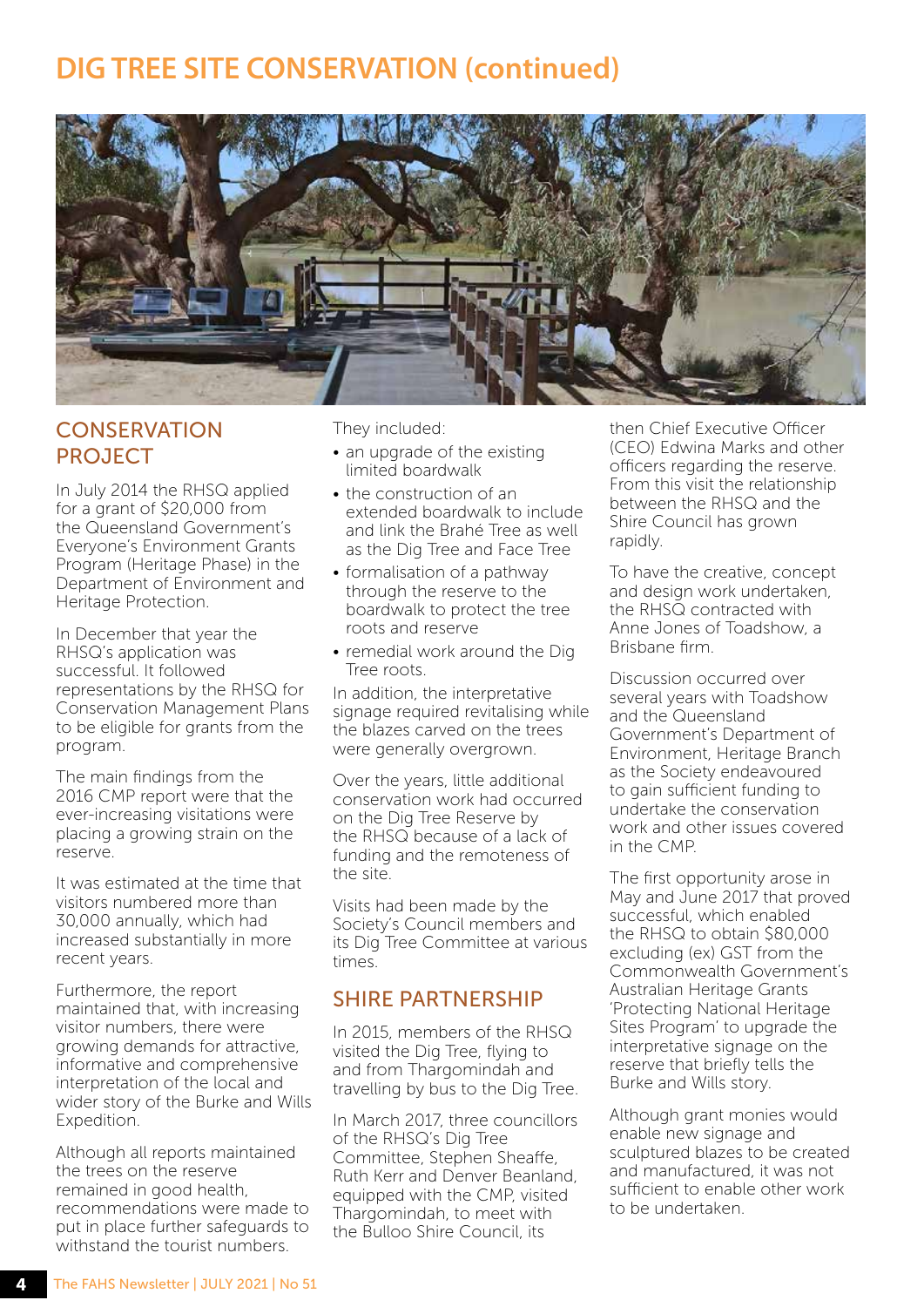Sculptor David Renn was commissioned to make the sculptured blazes from resin, resembling the bark and timber on the trees, by the use of moulds.

Once manufactured, the signs and blazes were transported from Brisbane to the Bulloo Shire Council work's depot at Thargomindah awaiting the other work to be progressed.

A second visit by four RHSQ Council and Dig Tree committee members, Sheaffe, Kerr and Beanland who had visited earlier in March, together with John Pearn, occurred in September 2017.

They again visited the Bulloo Shire Council at Thargomindah, and this time also the Dig Tree Reserve and Nappa Merrie **Station** 

A ranger employed by and accommodated at Nappa Merrie Station supervises both the reserve and the adjacent camp site. The Bulloo Shire Council supply a vehicle at their own expense for use by the ranger. The ranger's wage is paid from the Dig Tree Trust Account at the Bulloo Shire Council into which Conservation Fee monies are paid. The Trust Account is reliant on revenue from the Conservation Fee either paid into the honesty box when visiting the reserve or online bookings.

Apart from the ranger, funds in the Trust Account pay for maintenance and operating costs on the Dig Tree Reserve.

The visit allowed the RHSQ members to again see first-hand the issues raised in the CMP and to better understand the work that was required. As part of the visit, Pearn organised on behalf of the RHSQ an open history conference at Thargomindah entitled 'In the Footsteps of Burke and Wills'.

In June 2017, three months after the visit by the Society, the Bulloo Shire Council agreed to support the proposed project should funding opportunities occur as the Dig Tree was a major tourist attraction and historic site within the Shire.

When the opportunity arose, Bulloo Shire Council CEO Marks submitted an Expression of Interest to the Queensland Government's State Development Department 'Building our Regions Program'. Entitled 'The Dig Tree Visitor Experience Redesign Project'. The application was successful in 2018.

During the period Lew Rojahn became the CEO of the Bulloo Shire Council and has continued the strong support that the Society received from Edwina Marks.





Soil erosion occurring around the roots of the Dig Tree, in a gully on the bank of Cooper Creek, was leaving the tree's roots exposed, which threatened the long-term stability and longevity of the tree.

In July 2018, professional hydrological engineers CDM Smith, who were undertaking work for the Bulloo Shire Council, were contracted to provide advice for remedial work on the erosion to enable the work to be undertaken at the same time as the other conservation work.

A report dated 5 August 2018 with recommendations for low impact remedial work was forwarded by the professional engineers to the RHSQ, which enabled the Society to obtain a Riverine Protection Permit Exemption in December 2018 from the Queensland Government's Department of Natural Resources, Mining and Energy.

It was estimated that the cost of the remedial work would be \$53,137 ex GST with additional costs because of the remoteness of the site.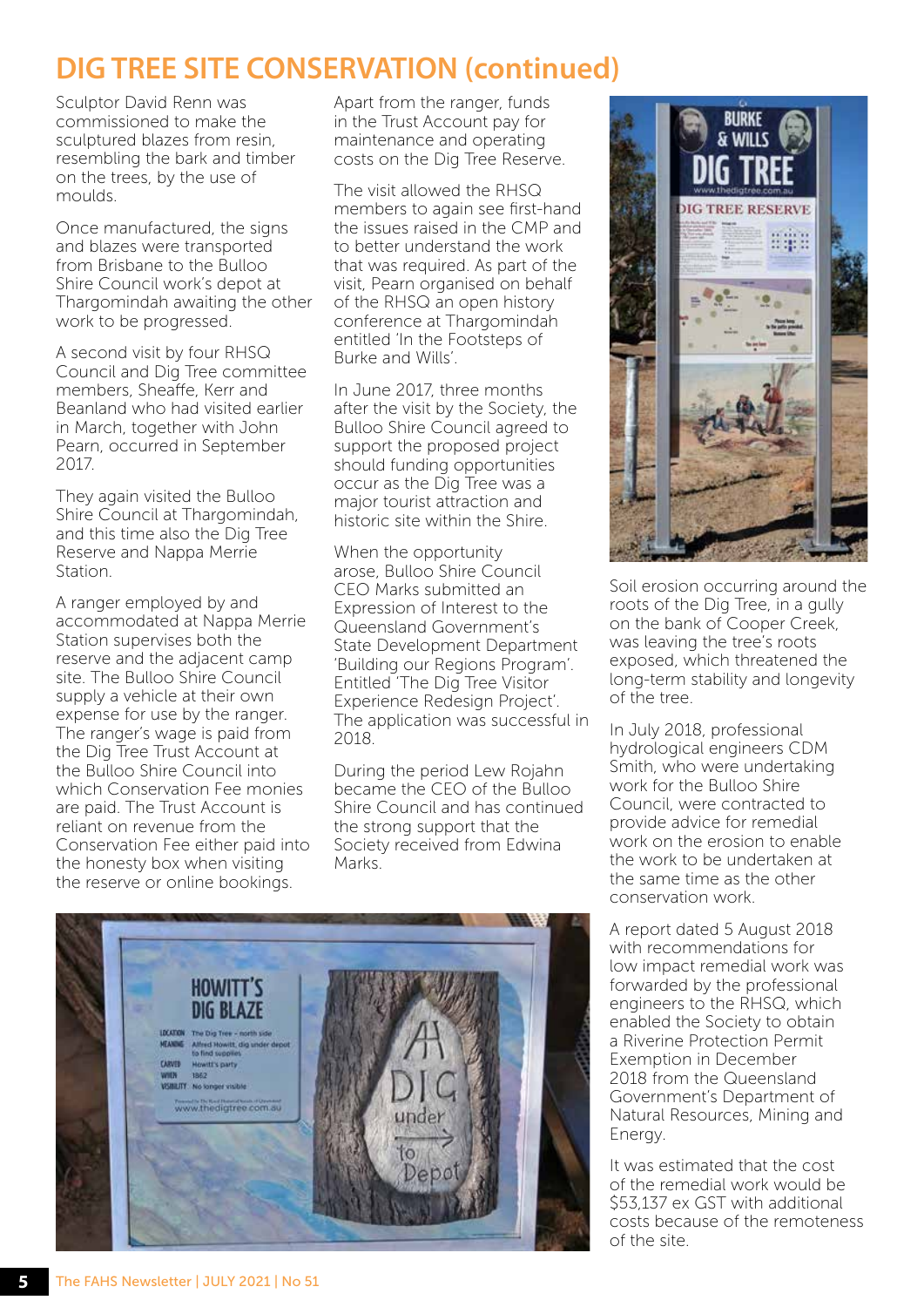#### VISITOR EXPERIENCE REDESIGN

On 19 August 2019, Bulloo Shire Council and the RHSQ signed a Memorandum of Understanding for The Dig Tree Visitor Experience Redesign Project and associated work.

The memorandum stipulated that the work at the Dig Tree Reserve was to be undertaken by the Bulloo Shire Council. The works provided employment and other opportunities for the local people. The project was estimated to cost \$500,000, apart from the work covered by the Commonwealth Government grants, which was separate.

The agreed estimated funding contributions in the Memorandum of Understanding were:

- \$57,800 from the RHSQ's Dig Tree Reserve Account
- a \$40,000 Queensland Government Heritage Grant obtained by the Society
- \$135,000 from the Bulloo Shire Council
- \$17,200 from Bulloo Shire Council Dig Tree Trust Account
- \$250,000 from the Queensland Government's 'Building our Regions Program' \$250,000.

The Queensland Government provided funding on a 50:50 contribution provided the Bulloo Shire Council and the RHSQ provided the other one-half portion from various sources.

In 2019 Toowoomba company Wagners CFT Manufacturing Pty Ltd was engaged for the construction of a raised boardwalk on footings approximately 50 metre in length and 1.5 to 2 metres in width made of composite fibre materials which would have minimum impact on the iconic heritage reserve.

Owing to the height off the ground for some parts of the boardwalk, hand-rails were required for these sections to meet state government safety standards. The colours for the Wagners boardwalk were chosen from their colour chart: railings Iron Bark x 63 and boardwalk dark grey x 64. The cost of the boardwalk materials for construction from Wagners totalled \$47,543 ex-GST.

The stabilised soil pathway between the entrance to the Dig Tree Reserve and the boardwalk came from a Bulloo Shire Council approved quarry and consists of crusher dust stabilised with concrete powder.

On 11 October 2019 the Department of Environment and Science issued the final exemption certificate for all the work, which included the new stabilised soil path, the boardwalk and railings, installation of seven interpretive signs and six blaze replicas, the removal of the existing information shelter on the reserve and the remedial work on the erosion.

The RHSQ also was required to undertake a self-assessment of the above project under the Commonwealth Government's Environment Protection and Biodiversity Conservation Act 1999.

This assessment was undertaken on the basis of the state government approvals. The RHSQ through the approval

process ensured all aspects of the work would have minimal impact on the heritage nature of the reserve.

Toadshow issued an installation guide on 18 November 2019 for The Dig Tree Visitor Experience Redesign Project together with the new signage and sculptured blazes, which were funded separately by the Commonwealth Government.

The guide contained instructions for the erection of the boardwalk, railings, signs, interpretative signage and blazes, and the construction of the stabilised soil pathway.

The new panels include two new arrival signs installed outside the Dig Tree Reserve, one placed on the right-hand entrance to the gateway headed 'Information', where the payment of the Conservation Fee occurs, the other erected on the right-hand side of the commencement of the stabilised soiled pathway headed 'Dig Tree Reserve'.

Seven interpretative signs and six blaze replicas were erected along the soiled pathway and the boardwalk from the entrance to the reserve.

The public are encouraged to remain on the pathway and boardwalk, and touch the sculptured blazes but not the original blazes on the trees.

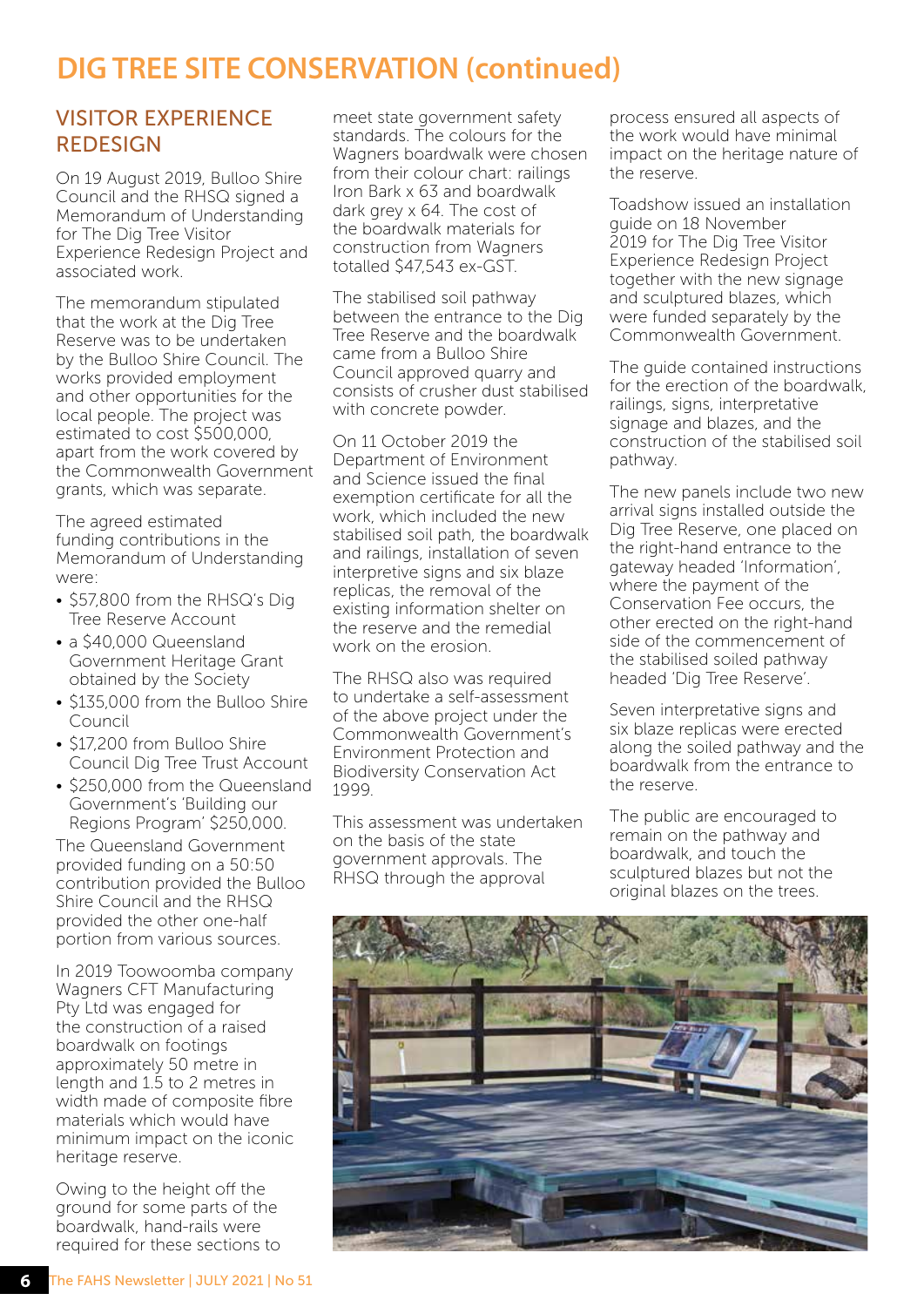At the entrance a new 'honesty box' for the Conservation Fee and an envelope box have replaced the previous 'honesty container'.

Two other signs were erected on the Dig Tree Road just after it commences from the highway providing information on the Burke and Wills Dig Tree Reserve and Conservation Fee.

Late in 2019, the RHSQ resolved to increase the Conservation Fee at the Dig Tree Reserve from \$10 to \$20 for a private vehicle, which includes bicycles, motor cycles, cars and fourwheel drives, while buses were increased from \$30 to \$60.

The previous fee set in the mid-1990s and was inadequate to maintain the reserve and pay the ranger.

The South Australian Desert Parks Pass does not cover the Conservation Fee as the Dig Tree Reserve is in Queensland.

The fee increased from 2 July 2020 after the erection of the new signage when Beanland visited the Dig Tree Reserve to inspect the almost complete work.

#### PROJECT COMPLETION

The conservation project - The Dig Tree Visitor Experience Redesign Project - and its associated work was completed in July 2020.

After two failed attempts at launching the completion of the project because of COVID-19, the work was to be officially opened at 12 noon on 27 March 2021 at the start of the tourist season.

However, the opening was with a difference as major rainfall was recorded at the headwaters of the Paroo and Bulloo Rivers earlier in that week which flooded both river systems, while the Dig Tree Road was closed.

Moreover, the days leading up to 27 March witnessed large rainfalls in many parts of southern Queensland to the extent that many of the roads were flooded, which in turn meant that some motorists travelling to the opening were also stranded.

Late on Tuesday evening 23 March it was decided that the opening would now occur by 'zoom', live streaming, if the RHSQ could not reach the Dig Tree Reserve by road.

Those RHSQ members who were travelling to the opening would have the option of spending five days in Charleville with Graham Reid of 'TravelWest' or cancelling.

Reid had provided a bus or four wheeled drive vehicle on previous occasions and was to take the RHSQ party of 18 to Thargomindah and on to the Dig Tree. He was now asked to arrange a Charleville program for the party, while members of the Burke and Wills Society from Townsville and Melbourne as a well as others were contacted to advise of the situation.

Additionally, accommodation at Thargomindah was cancelled and that at Charleville was extended. Charleville's economy was boosted by the stay as 14 of the 18 who booked for the opening travelled to Charleville where they stayed for four nights and five days.

But the opening still occurred at 12 noon on Saturday 27 March as planned, although from different locations. The planned visit by members of the RHSQ and others to Thargomindah and the Dig Tree did not eventuate.



Master of ceremonies for the Zoom launch, Denver Beanland AO (right) and participants at Murweh Shire Council Chambers, Charleville.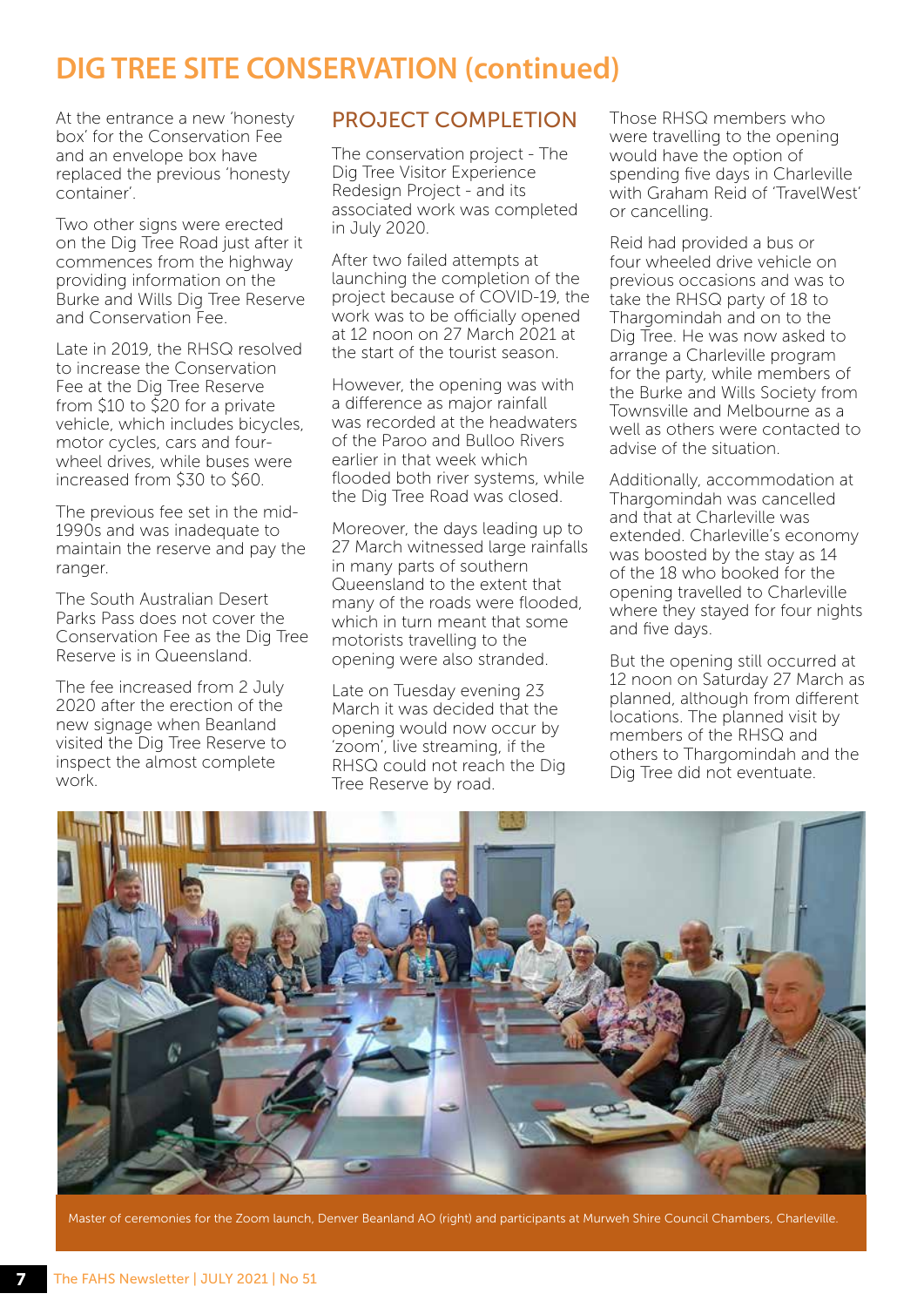

Instead, the launch occurred via 'zoom' (*above*), live streaming, between John Ferguson, Mayor of the Bulloo Shire Council, in the Shire Chambers at Thargomindah who officially opened the project and Denver Beanland, the President of The Royal Historical Society of Queensland, in the Murweh Shire Council Chambers in Charleville as the Master of Ceremonies.

The RHSQ is appreciative of the support of both Councils to enable this to occur, particularly for the arrangements made by Lew Rojahn, CEO of the Bulloo Shire Council and Neil Polglase, CEO of the Murweh Shire Council.

Meanwhile, the 'Burke and Wills back under the Stars' social function planned for 6 pm Friday 26 March for the amphitheatre in the Thargomindah Memorial Park, the night before the opening, was also cancelled although it many had booked to attend.

#### VIDEO

To further promote community engagement and awareness of the heritage significance of the Dig Tree Reserve, the RHSQ decided that a professionally produced video was required for wide-spread distribution.

In the later part of 2020, an opportunity occurred when a professional photography firm <destinationphotography.com.au> was at Thargomindah, and it was agreed the Bulloo Shire Council and the RHSQ would jointly have professional filming undertaken for video production.

The new Dig Tree video was launched by the President of the RHSQ at the official opening on 27 March 2021. It was to be launched at the 'Burke and Wills back under the Stars' social function.

The video is on both www.thedigtree.com.au and The Royal Historical Society of Queensland's websites.

Copies are in the process of being distributed to all interested parties to promote the historic reserve.

#### GOVERNMENT HOUSE RECEPTION

The patron of the RHSQ the Governor of Queensland, His Excellency the Honourable Paul de Jersey AC, was initially invited to perform the opening but,



because of the remoteness and transport difficulties getting to the location, he was unable to accept the invitation.

His Excellency and Mrs Kaye de Jersey then extended an invitation to Councillors and volunteers of the RHSQ to an 'Afternoon Reception in support of The Royal Historical Society of Queensland as Trustee of the Dig Tree Reserve' at Government House, Brisbane on Tuesday 20 April 2021.

#### ONLINE BOOKING

As booking online has become part of modern society, the RHSQ entered into an arrangement with the Charleville Visitor Information Centre, part of Murweh Shire Council, who utilise Bookeasy online booking services for their tourist attractions.

The Murweh Shire Council, after deducting commission of 12.5 percent, forward payment for all bookings made online to the Society on a fortnightly basis, which are credited to a separate bank account for the Dig Tree Reserve.

#### **WEBSITE**

The RHSQ was successful in obtaining a grant in the first half of 2017, from the Commonwealth Government's Department of Environment and Energy, for \$10,000 ex-GST for the creation of a new website www.thedigtree.com.au to improve the community engagement and awareness of the heritage significance of the Dig Tree Reserve as part of the Burke and Wills Dig Tree story.

All signage at the Dig Tree Reserve contains the website www.thedigtree.com.au and online Conservation

Fee entrance payments can occur prior to visitation to the site. As with the other work, Toadshow undertook the design, concept and creation of the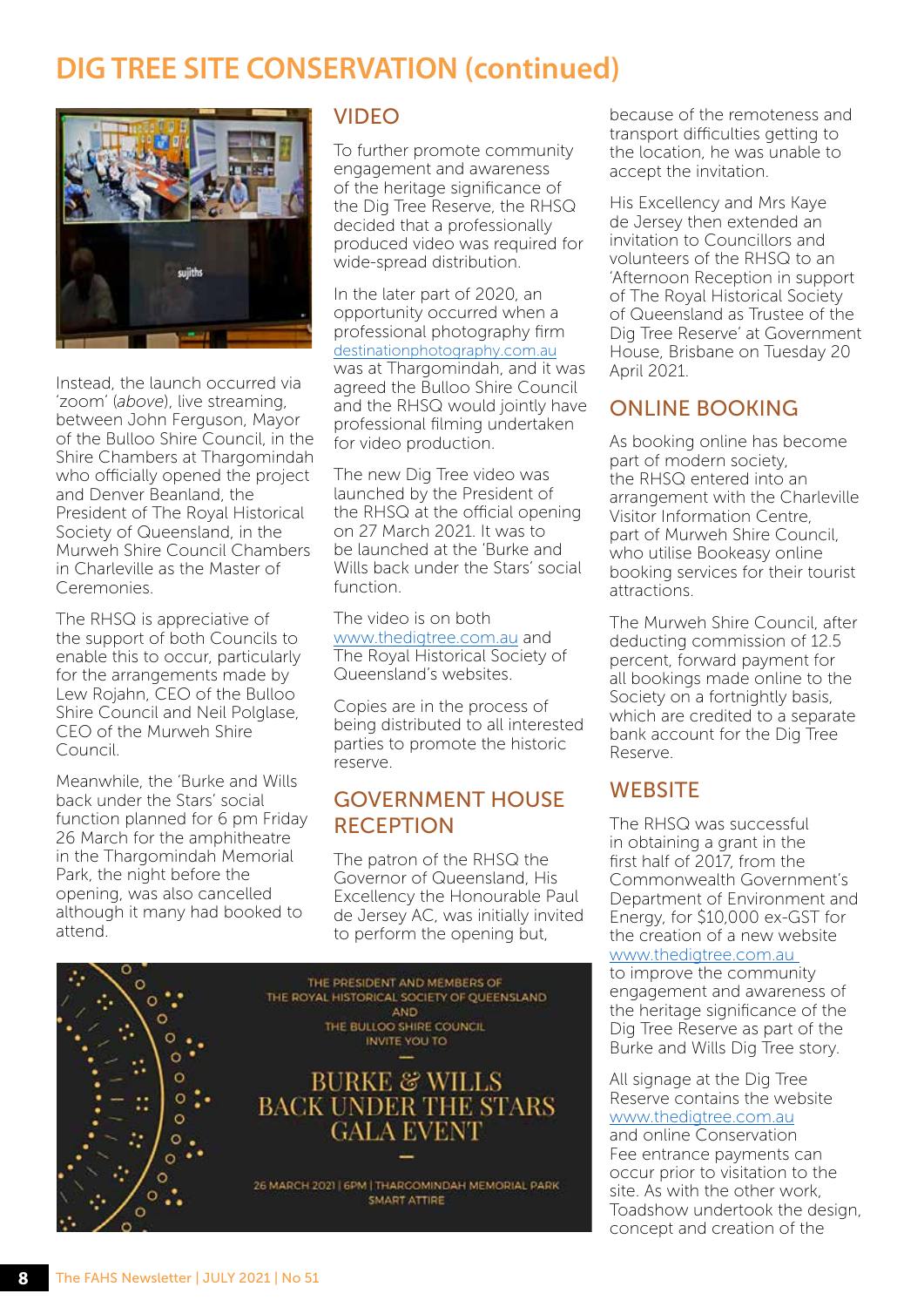

website, which fulfilled another recommendation of the CMP.

Content for the website was produced by the professional volunteer historians, part of the RHSQ research team, and the Dig Tree Committee.

#### BLAZES EXHIBITION

A 'Dig Tree Blazes' Exhibition at the Commissariat Store, the RHSQ's headquarters, 115 William Street, Brisbane was approved by the Society in 2019. The project was designed to:

- inform the public about the significance of the Dig Tree in Australia's history
- to encourage more visitors to journey to the Dig Tree Reserve
- to educate visitors about the RHSQs role as Trustee of the Dig Tree Reserve

• to create a new exhibition in the Commissariat Store.

The Society obtained a grant of \$35,000 ex GST from the Queensland Government's Gambling Community Benefit Fund for the exhibition created by Tony Powell of Planet Productions. The concept for the exhibition came from Toadshow.

The three-dimensional sculptured replicas of all six original blazes featured on the three trees with interpretive text is displayed separately on freestanding panels. The exhibition is a replica of the sculptured blazes at the Dig Tree Reserve.

The exhibition was launched at 6 pm on Friday 12 February 2021 by the Assistant Minister to the Attorney-General Senator the Honourable Amanda Stoker, a member of the RHSQ.

#### OUTSTANDING MATTERS

The RHSQ is continuing to make representations to the Bulloo Shire Council to have the 14 kilometre dirt and gravel road constructed and sealed from the main highway to the reserve, a major iconic tourist attraction in the Shire and Queensland.

The Society will continue to support Bulloo Shire Council in its quest for funding from the State and Commonwealth Government's for this project.

The Society also continues to press Telstra and other providers for Wi-Fi connectivity at the Dig Tree Reserve to enable visitors to both pay the Conservation Fee online and importantly for safety reasons while travelling in this part of far western Queensland.

The RHSQ greatly appreciates the role played by our partners David and Kim Coulton and staff at Nappa Merrie Station and the Bulloo Shire Council in matters relating to the Dig Tree Reserve.

#### Dr Denver Beanland AM, Chair of the Dig Tree Committee, and RHSQ President

*Images: Denver Beanland or as attributed.* 



The expedition made news headlines across the country. This image from the State Library of Victoria shows the Burke and Wills expedition as it set off from Royal Park Melbourne in August 1860 and is from Illustrated Australian News 4 May 1881.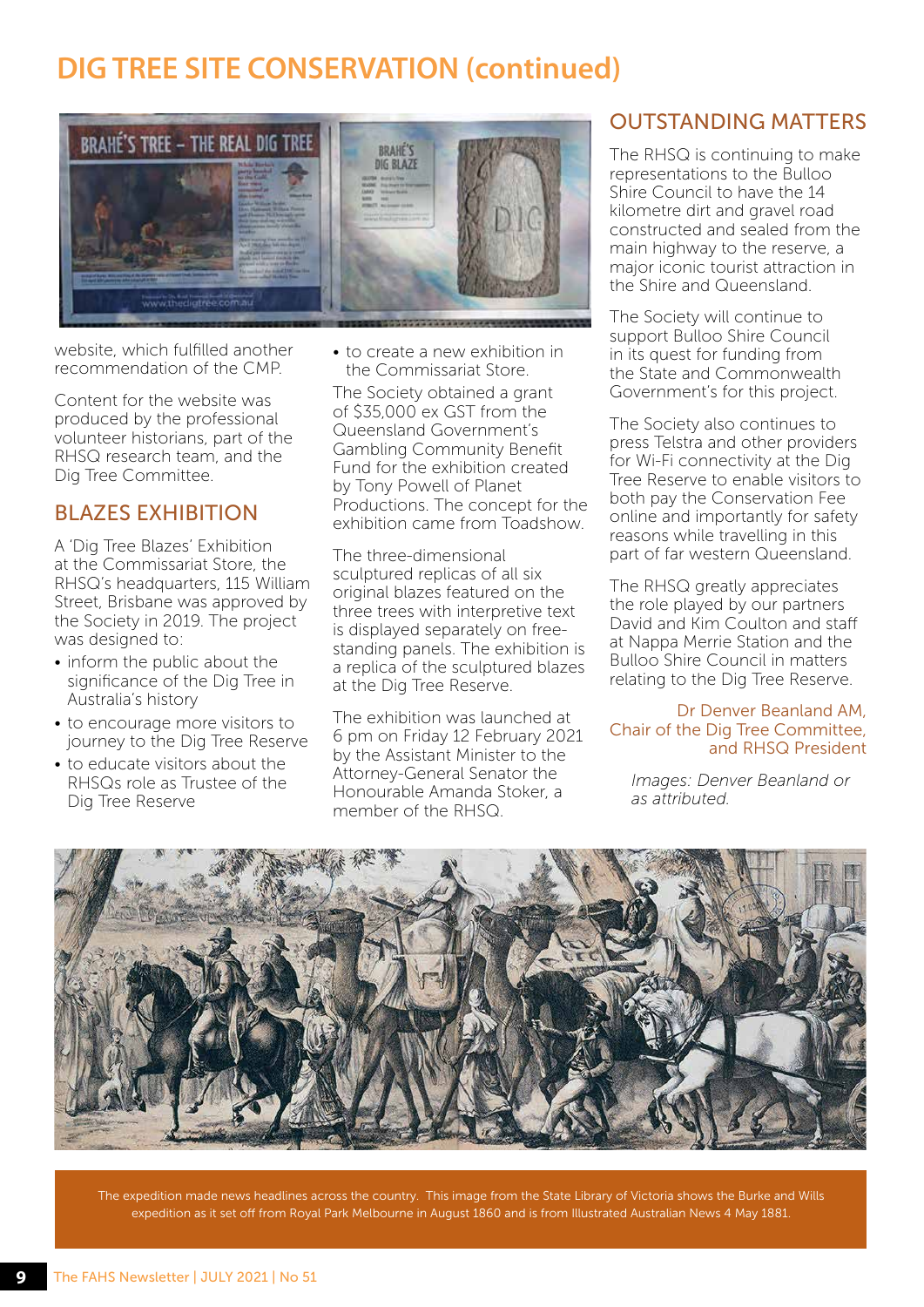## MANAGING THE DIG TREE SITE

The Royal Historical Society of Queensland (RHSQ) is Trustee of the Dig Tree Reserve.

This Reserve was gazetted in the Queensland Government Gazette dated 2 July 1964 (page 1083) covering about one acre and again in the Queensland Government Gazette dated 22 January 1987 (page 285), R7 being lot 1 on plan CPR4 an area of 4470 square metres in the Parish Oontoo, County Cooper, on the bank of Cooper Creek.

RHSQ initiated a meeting of interested persons and agencies on 2 October 1996 to discuss the management of the Dig Tree.

The parties at the meeting were:

- The Royal Historical Society of Queensland (Michael White and Pat Comben)
- Department of Environment Department of Natural Resources (Bob Lack and Geoff Edwards)
- Bulloo Shire Council (Mayor and CEO)
- Stanbroke Pastoral Company (Andrew Gatenby and David Foote)
- Australian Environmental International (Hugh Lavery).

The meeting agreed that:

- the Dig Tree Advisory Board be created
- the RHSQ appoint Stanbroke Pastoral Company Pty Ltd, lessee of Nappa Merrie, as manager of the Dig Tree Reserve
- the Department of Environment circulate wording of the plaque shelter via the Secretary for distribution
- the Department of Natural Resources to provide a copy of the relevant by-laws
- Bulloo Shire Council act as local agent for the road gazettal
- The first meeting of the Advisory Board be set for 4 December 1996 in the Stanbroke Pastoral Company board room in Brisbane.



The Council of the RHSQ agreed with the recommendations

On 24 October 1996 RHSQ appointed Stanbroke Pastoral Company Pty Ltd as its agent to manage the area of the Dig Tree with power to control entry to the site and to charge fees (permissible under the legislation).

An Advisory Board was established comprising Department of Natural Resources, Department of Environment and Heritage, Bulloo Shire Council, Stanbroke Pastoral Co Pty Ltd, and RHSQ. Fees were to be placed in a Trust Account held by Stanbroke Pastoral Company Pty Ltd. Stanbroke took out a \$10 million public liability insurance policy.

At the meeting on 4 December 1996 Department of Environment stated that its sign was adequate but RHSQ and Stanbroke Pastoral Company and Bulloo Shire Council felt that it was too wordy. The Department of Environment proceeded to make the sign.

The meeting on 4 December 1996 determined that the role of the Dig Tree Advisory Board was:

- to advise the trustees (RHSQ) in respect of the Dig Tree Reserve
- to assist in developing management policies for the trustees if desired
- to advise on broader issues outside the Dig Tree Reserve
- to provide skills and knowledge to the trustees, Stanbroke Pastoral Company and Bulloo Shire Council required for managing the area in a responsible manner
- to provide a conduit for information between the public, local government bodies, state government bodies/departments, The Royal Historical Society of Queensland and Stanbroke Pastoral Company.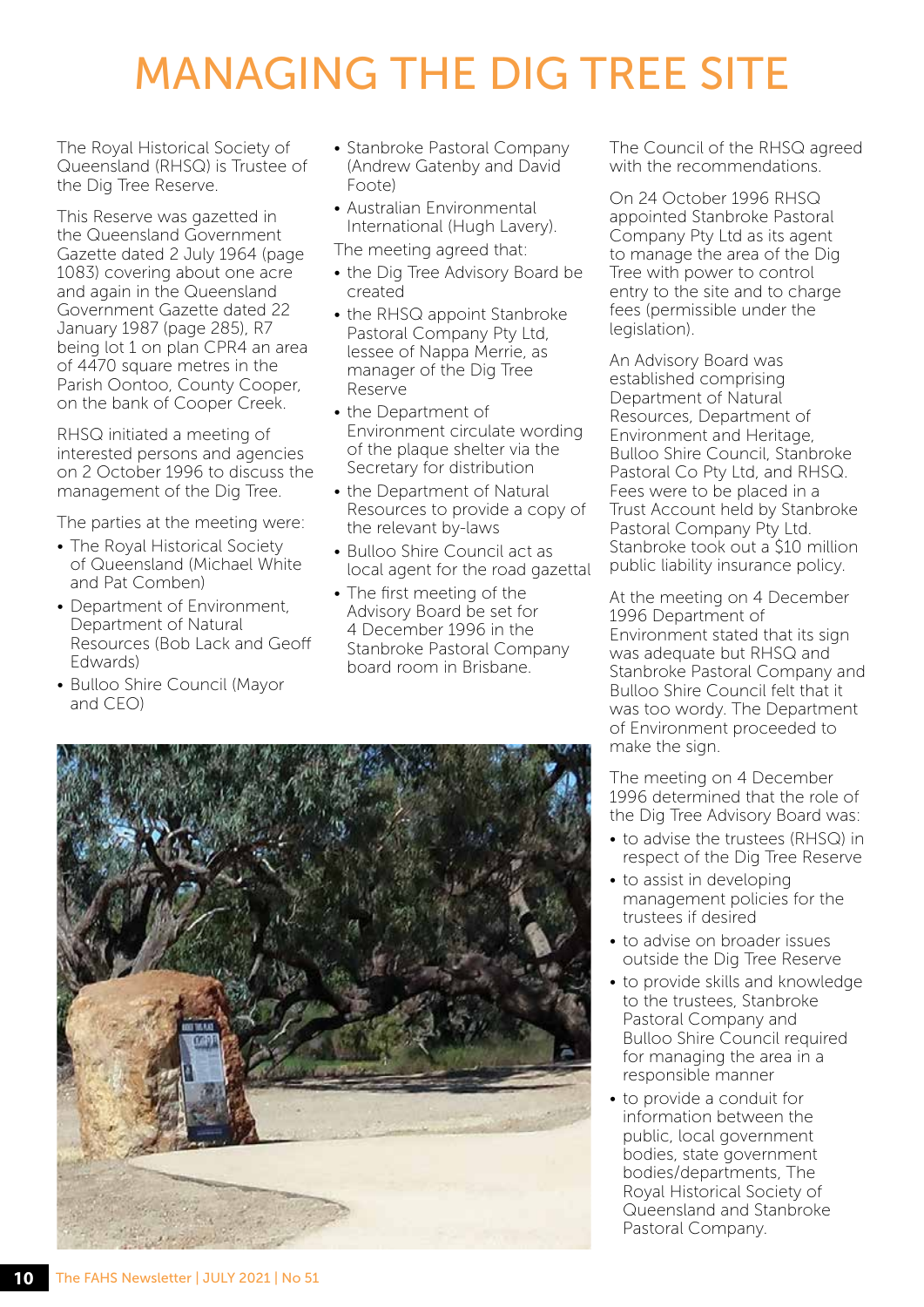## **MANAGING THE DIG TREE SITE (continued)**

The Advisory Board agreed to meet annually.

At the meeting on 17 September 1998 the Bulloo Shire Council undertook to review the condition and status of the road in the vicinity of the Dig Tree. Bulloo Shire Council was concerned that Stanbroke Pastoral Company not monopolise the promotion of tourism in the area of the Dig Tree and was concerned that the conservation fee not be set too high. The Bulloo Shire Council representative noted that the trustees were obliged to comply with the Integrated Catchment Management Plan for Cooper Creek and that they would supply information to Stanbroke Pastoral Company.

An officer of the Queensland National Parks at Thargomindah and the Ranger were to liaise about the repositioning of the board walks. Department of Natural Resources undertook to investigate a separate agreement with the Nappa Merrie lessees.

In February 1999 the RHSQ considered forming a company with Stanbroke Pastoral Co Pty Ltd to manage the Dig Tree operations with a separate bank account. This was subject to the approval of AMP Limited, the owner of Stanbroke Pastoral Company.

In April 1999 a copy of model by-laws approved by regulations under the *Land Act 1994* were provided by the Department of Natural Resources. Stanbroke Pastoral Co Pty Ltd and their Dig Tree Ranger were to liaise with the Society as to which by-laws were appropriate.

It was noted at the meeting that with the sale of the Nappa Merrie pastoral lease to Santos Ltd and subsequent leaseback by Stanbroke Pastoral Company additional conditions had been imposed by the state government in the lease regarding public access to the Dig Tree.

The airstrip near the Dig Tree was upgraded. Erosion areas around the Dig Tree had been fenced off. Stephen Sheaffe of RHSQ arranged for chartered accountants to audit the 1998 accounts which were a separate cost centre within Stanbroke Pastoral Company's accounts.

It was noted that all assets built outside of the Dig Tree Reserve belonged to the pastoral property.

At the Advisory Board meeting on 20 December 1999 it was stated that the Australian Geographic Society provided \$12,000 for provision of public toilets (pit type). They were to be put near the visitor centre (a simple bough shed) outside the Dig Tree reserve. They were to be capped in flood time.

The Advisory Board continued to meet periodically and discussed the management and preservation of the reserve.

The Dig Tree Advisory Board met at Nappa Merrie on 4 July 2007 and decided to meet each year. Their advice to the RHSQ Council was:

- that an agreement be negotiated with S Kidman and Co in place of that with Stanbroke Pastoral Co Pty Ltd
- RHSQ be requested to apply for a grant of \$12,000 for material to upgrade of facilities outside of the reserve
- acceptance of Bulloo Shire Council's offer to provide information about the Dig Tree at Thargomindah turnoff from the main road.

They thanked Nappa Merrie station for its assistance in looking after the Dig Tree Reserve.

A separate meeting was held in Brisbane on 20 June 2007 between RHSQ, EPA, Kidmans.

Alf (Bomber) Johnson, ranger of Dig Tree worked on half pay with Kidmans and maintained the reserve, the camp site and the

area around it for many years. Johnson kept the camping area and reserve in good condition. He used his own Hilux vehicle.

People paid a conservation fee in an honesty box. He took the money weekly to Innamincka Store where the cash was exchanged for a cheque. The money was agreed to pass through the Kidman's account. They were to furnish a yearly report to RHSQ.

At a meeting of RHSQ Councillors and Anthony Simmons of Department of Environment and Heritage Protection on 2 February 2012 the idea of a paid manager was discussed as an aspiration.

A meeting of the Advisory Board was held at Nappa Merrie in 2012.

At the Advisory Board meeting of 28 November 2014, the Burke and Wills Society was admitted as a member of the Advisory Board. The meeting discussed transferring the trust monies to Bulloo Shire Council to be held in trust for RHSQ. RHSQ undertook to consider this.

The monies were transferred by Santos Limited to Bulloo Shire Council and RHSQ and the Shire Council have managed this since.

Since then the RHSQ Council has taken a strong leadership role in oversight of the Dig Tree Reserve and has obtained grants for the conservation of the reserve, interpretation signs, new board walks and erosion control from the Commonwealth and State Governments.

The RHSQ Council has worked in close association with the Bulloo Shire Council, especially in administration of the Shire Council's grants fostering tourism in the shire.

Ruth S Kerr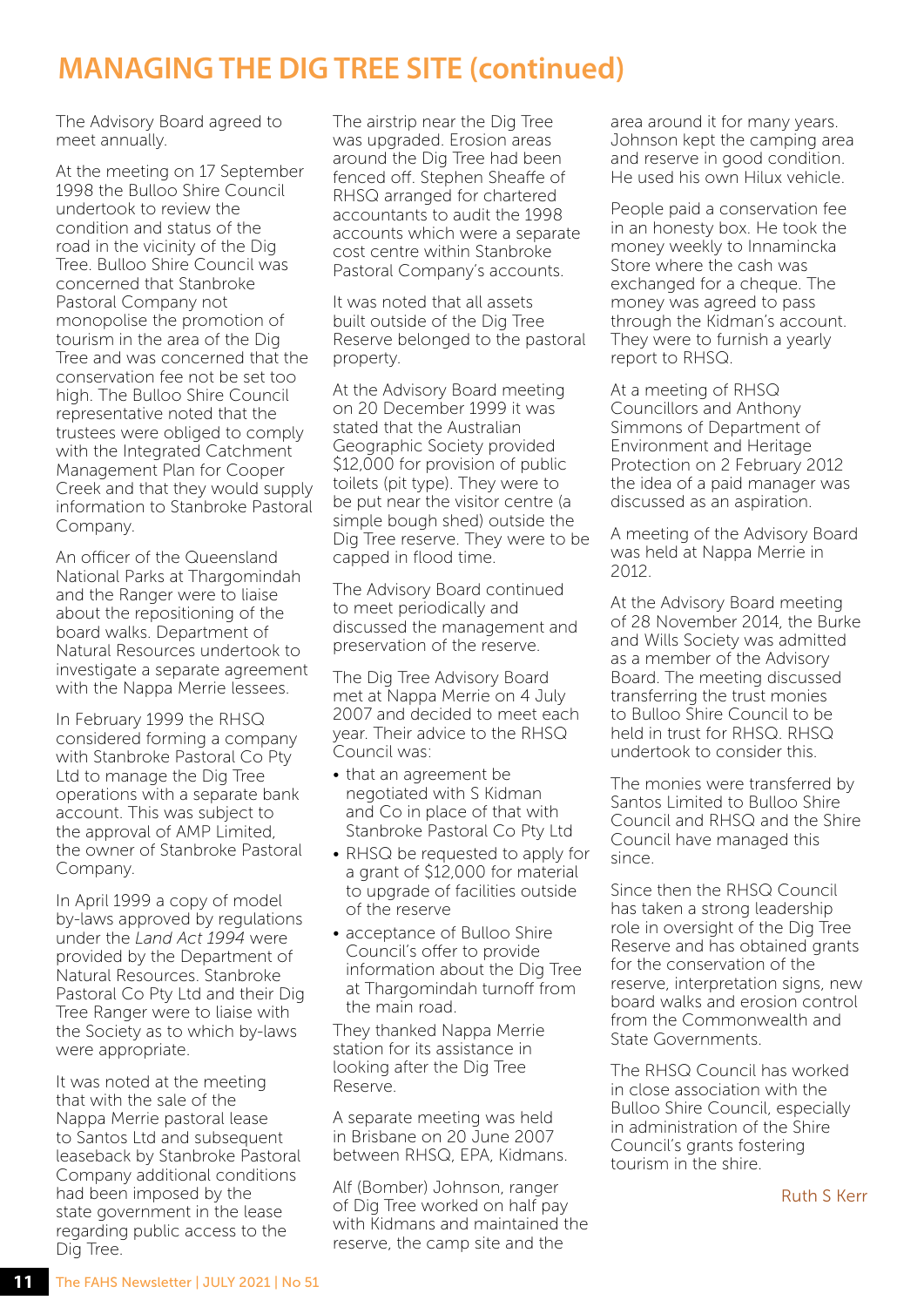## AUSTRALIAN WAR MEMORIAL



In August 1916, a tall and lean figure, dressed in the khaki of the Australian Infantry Force, strode through the battle field of Pozières, Somme Valley in northern France, not long after the fighting had ceased.

He was Charles Bean, the official Australian war correspondent. With him were two others – one a military chaplain, Walter Dexter, and the other a young man, a lad really, Arthur Bazley, who was Bean's assistant. They spent the summer night on the battle field under the stars.1

In his role as the official war historian for Australia Charles Bean had witnessed most of the recent battle which in the end had accounted for 23,000 Australian casualties, 6,800 of whom had died in action or of their wounds. He was deeply moved by the carnage. On 4 August he wrote in his diary:

*Pozières has been a terrible sight all day – steaming with pink and chestnut and coaly smoke. One knew that the brigades which went in last night were there today in that insatiable factory of ghastly wounds. The men are simply turned in there as into some ghastly giant mincing machine. They have to stay* 

*there while shell after huge shell descends with a shriek close beside them – each one an acute mental torture – each shrieking, tearing crash bringing a promise to each man – instantaneous – I will tear you into ghastly wounds – I will rend your flesh and pulp an arm or a leg – fling you, half a gaping quivering man like these that you see smashed around you, one by one, to lie there rotting and blackening like all the things you saw by the awful roadside, or in that sickening dust crater.²* 

It was here at the aftermath of Pozières reflecting on the loss of Australian lives that Charles Bean began to develop his vision of a national memorial.

The next year while at the British headquarters in France he wrote:

*Every country after this war will have its war museums and galleries and its library of records rendered sacred by the millions of gallant precious lives laid down in their making. In London, Paris, Belgium, the war collections, and the war pictures, the war archives will be the goal of millions of visitors, and the*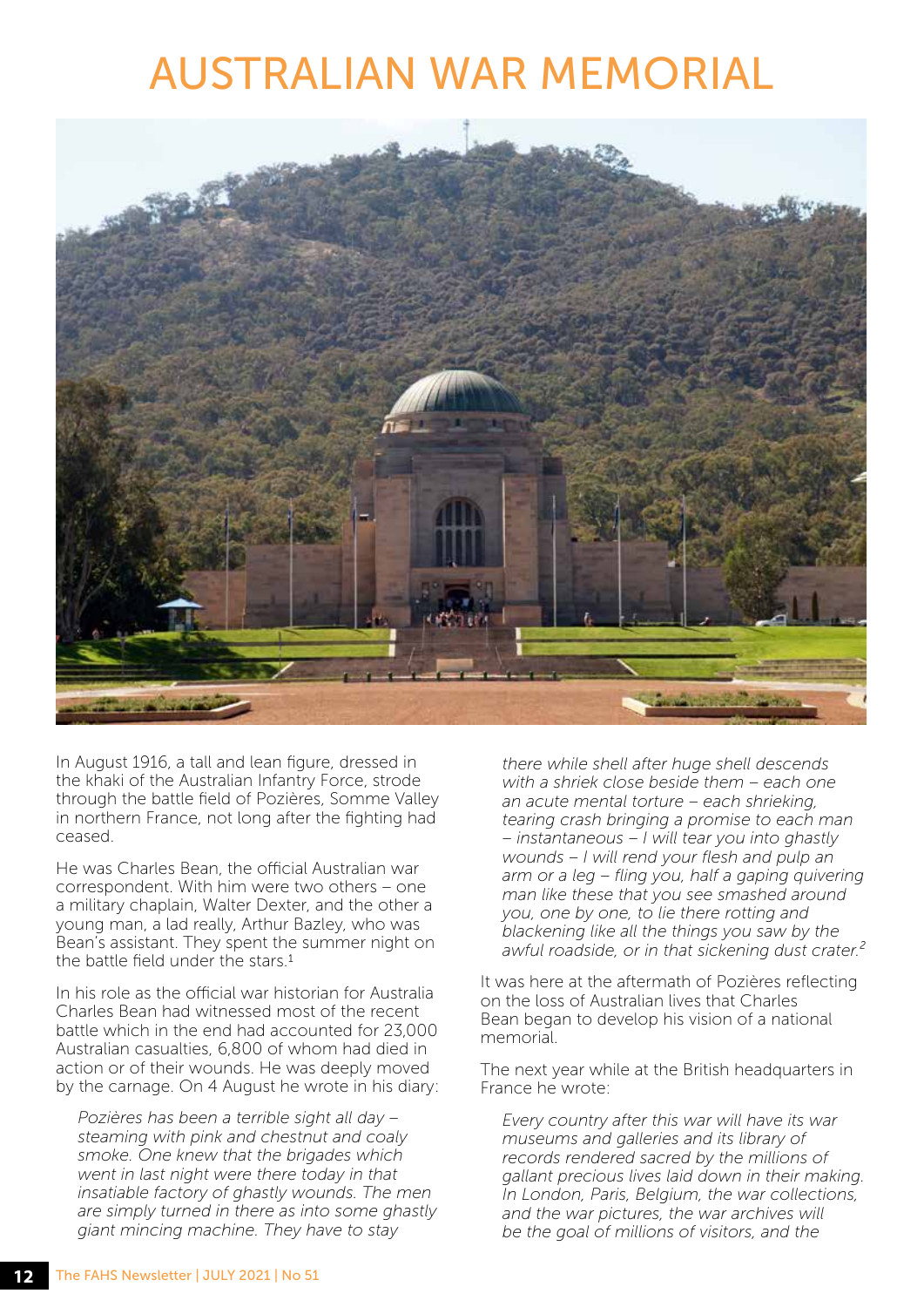## **AUSTRALIAN WAR MEMORIAL REDEVELOPMENT (continued)**

*centre of thousands of students as long as their peoples endure. Some day a magnificent collection in Australia will be the equal of them all, and will contain a war museum as interesting to visitors from Europe or America and to Australians themselves as, are the great London collections with their relics of Nelson and Wellington, the Crimea, the Mutiny and the Soudan, today.³*

Sharing Bean's vision was John Treloar. Treloar had been a public servant in the Commonwealth Department of Defence before enlisting in the 1st Division, AIF. He served as a Staff Sergeant at Gallipoli before being evacuated back to Australia with enteric fever. On recovery he re-enlisted in No 1 Squadron of the Australian Flying Corps as a lieutenant (equipment officer) and served in Egypt and France. In May 1917 he was selected to organise the newly formed Australian War Records Section.

Although Treloar has been somewhat overshadowed by Charles Bean in the Australian War historiography, together they were both the driving forces for the eventual establishment of the Australian War Memorial. Treloar was to become the first and longest Director from 1920 to 1952.<sup>4</sup>

I do not wish to go into the details of the formation of the War Memorial we know today other than to say Bean and Treloar had to face enormous difficulties and setbacks. At the end of the war Australia had serious financial challenges to resolve, followed by a devastating influenza pandemic and then a world-wide depression.

Bean and Treloar had difficulties in first gaining government approval for a national Memorial and then in gaining the necessary funds to establish, maintain and develop it primarily as a memorial and as a museum. But they endured and an incomplete memorial opened in 1941, during another world war, and was not sufficiently completed until 1971.<sup>5</sup>

Today, the Australian War Memorial has become one of the most visited and important cultural institutions in the country. Many Australians have a deep respect for it and what it stands for particularly the veterans and their families and descendants of those who fought in conflicts. The experience they have during a visit is often emotionally moving and unforgettable.

The building and contents were placed on the Commonwealth Heritage List in 2004 and the National Heritage List in 2006. Established in 2003, the Commonwealth Heritage List is a heritage register of places under the control of the Australian Government on land (and waters) directly owned by the Commonwealth – the people of Australia.

The National Heritage List is Australia's list of natural, historic, and Indigenous places of outstanding significance to the nation as a whole.

Part of the statement of the significance for the Commonwealth Heritage List reads:

*The Australian War Memorial (AWM) is Australia's National Shrine to those Australians who lost their lives and suffered as a result of war. As such it is important to the Australian community as a whole and has special associations with veterans and their families…*

It goes on to state:

*The AWM building is a purpose built repository reflecting the integral relationship between the building, commemorative spaces and the collections. This is unique in Australia and rare elsewhere in the world. The values are expressed in the fabric of the main building, the entrance, the Hall of Memory, the collections and the surrounding landscape.⁶*

But now the Australian War Memorial is about to enter a new phase of its existence. A major redevelopment is being undertaken, backed by the Australian Government. The redevelopment entails major changes over a seven year period at a cost of \$498 million.

According to the Memorial management the motivation behind the development is "to modernise and expand our galleries and buildings so we can tell the continuing story of Australia's contemporary contribution to a better world, through the eyes of those who have served in modern conflicts, connecting the spirit of our past, present, and future for generations to come".

To do this the redevelopment is planned to provide space for the recent conflicts in Afghanistan, Iraq, the Solomon Islands and East Timor and for conflicts to come.

At present only four percent of the Memorial's collections can currently be displayed.

The changes will include a new southern entrance and a large exhibition space constructed at the rear of the building which will necessitate the demolition of Anzac Hall which was constructed just 20 years ago. Further landscape changes are also planned.

Thankfully, the present Commemorative Area, Hall of Memory and the Tomb of the Unknown Soldier will not be affected.

The redevelopment proposals have come under strong professional and community opposition. Foremost objections come from the Australian Heritage Council, a Commonwealth Government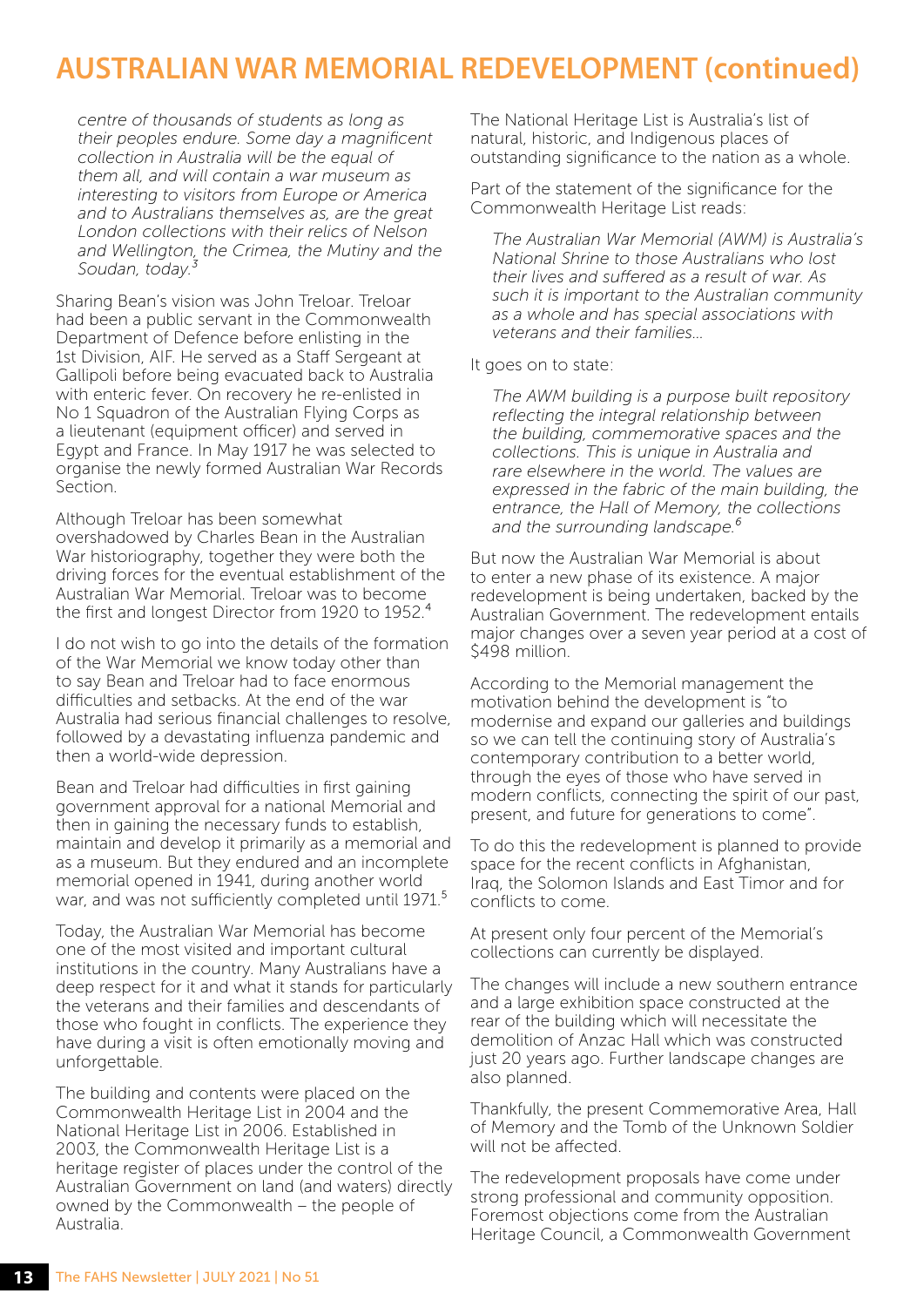## **AUSTRALIAN WAR MEMORIAL REDEVELOPMENT (continued)**

appointed body, to advise on National Heritage. The council reviewed the proposal under the *Commonwealth Environment Protection and Biodiversity Act* and advised strongly against the redevelopment proposal. In a carefully worded letter to the Australian War Memorial Development Project Team the Council concluded:

*Regrettably, the Council cannot support the conclusion that the proposed redevelopment will not have a serious impact on the listed heritage values of the site and recommends that the [proposal] be given serious attention.⁸* 

Further objections to the redevelopment came via an open letter to the Prime Minister signed by more than 70 notable Australians of broad professional backgrounds, many of whom were recipients of Australian Honours and Awards, including veterans, academics, historians, architects, former diplomats, former heads of Commonwealth agencies, heritage consultants and former staff of the Australian War Memorial.⁹

But perhaps the most telling criticism of the proposed development comes from Brendon Kelson (not Nelson), former director of the AWM (1990-1994), who stated in a submission to the

Joint Parliamentary Standing Committee inquiry into National Cultural Institutions that:

*This huge redevelopment would turn upside down the Australian War Memorial's unique standing as the most revered memorial museum of its kind and among the world's*  great national monuments.<sup>10</sup>

The 'unique standing' of the AWM is that first and foremost its role is remembrance for those who have served in conflict and secondly as a museum of military history. It would seem (to me at least) that the management of the AWM has lost sight of this very salient role.

But now I would like to offer a challenge to those politicians and senior bureaucrats who will be making the final decisions on how these proposed redevelopments will eventuate.

I would like them to take some time out of their offices and stand out in front of Parliament House, our symbol of democracy, and look down over Federation Mall, across Lake Burley Griffin and up along the line of Anzac Parade to the stark but imposing form of the War Memorial building.

The whole vista has been deliberately planned this

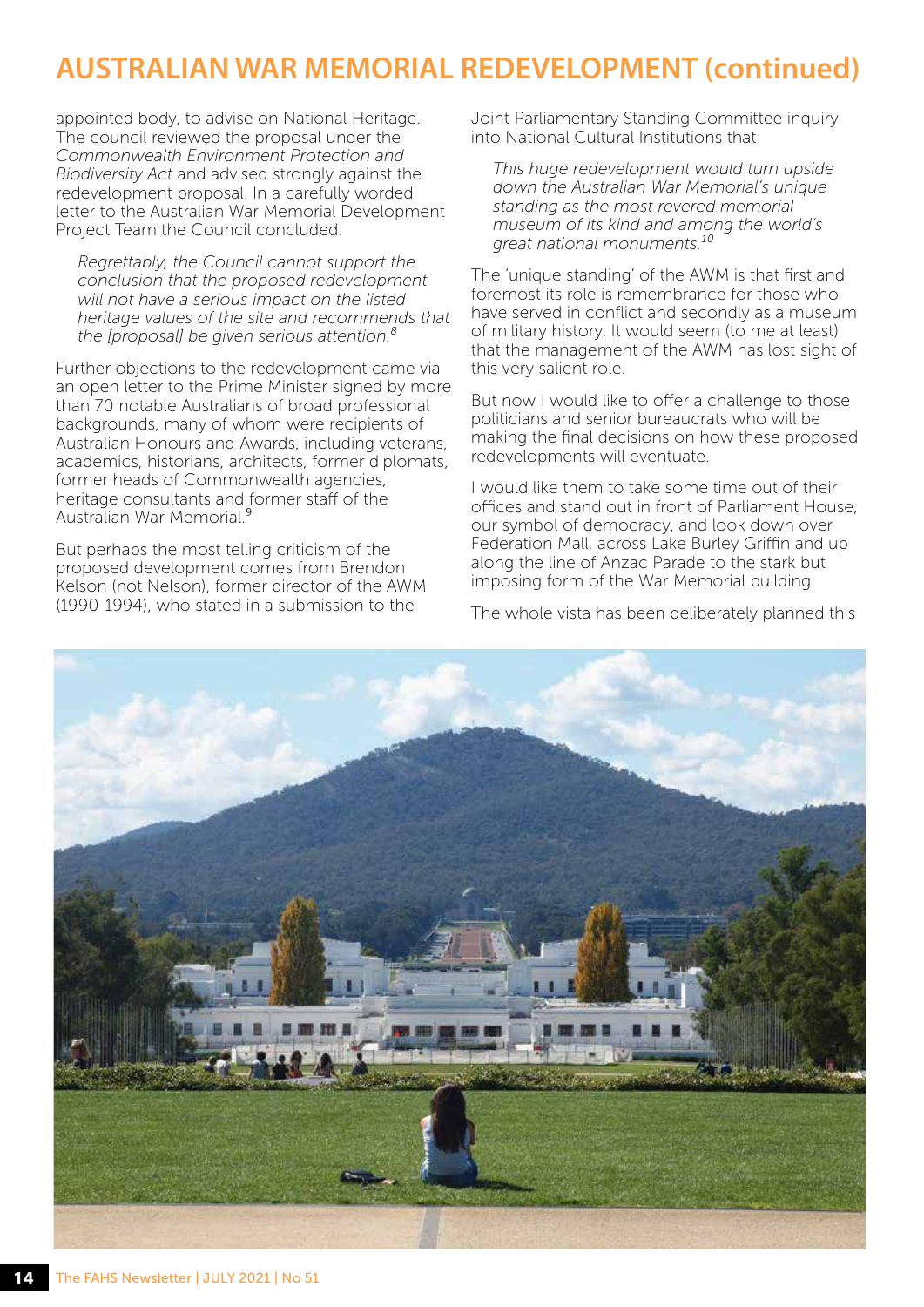## **AUSTRALIAN WAR MEMORIAL REDEVELOPMENT (continued)**

way so that our political leaders can stand at the entrance of the Parliament building and reflect on the sacrifices that have been made by our service men and women before they enter Parliament House to go about the daily business.

I challenge them to think hard and long about what they have just seen. Think about the debt that is owed by us all.

But I would like to offer them a further, more personal challenge. Take some more time out of your offices and go to the Memorial itself. It is not far.

While there cast your eyes and minds over the names inscribed in the Wall of Remembrance and the sea of red poppies that have been placed in the joints next to a name by the people who visited and who have deeply cared.

Now take some more time and go into the research centre. Ask at the desk to see one of the original letters or diaries that are stored there written by men and women who have put their lives in danger. I would suggest a diary written during the Pozières campaign so you can perhaps get an inkling of what Charles Bean saw and felt. Ask for a hand-written original and not a transcript.

Now, sit down in a quiet place and carefully take the pages from the file cover and read about the experience of the writer.

Perhaps you will notice that the diary entries or the letter is written in pencil with a shaky hand. Perhaps you will notice that the lettering becomes thicker as the tip of the precious pencil wears down and is reduced to an unwieldy stub. Perhaps you will notice grubby finger marks on the pages as the writer struggles with the mud or dust in his small dugout as the shells fall about, some too close for comfort.

Or perhaps there will be blotches on the page where the tears of a weary nurse have fallen while she writes exhausted but quietly after a long day caring for the wounded desperately trying to save



their lives.

You may even come across a pressed and dried twig of rosemary or the petals of a red poppy wedged between the pages. Were they placed there by the young soldier writing about his experience, or was it the nurse who had found them and picked them with care? Or was it by a loving parent or relative who has received the diary and is now grieving for the writer who will never return?

Whatever the case, you have now looked deep into the very heart and soul of what the present War Memorial represents, perhaps even the heart and soul of this country. The bricks and mortar making up the building structures and the exhibits located under the roof tell a part of the story but the pages you have held in your hand hold the real meaning.

Put the pages back into the plastic cover, tie up the binding of the file and return it.

But do not forget what you have seen and held in your hand. Do not forget who was writing the words and thoughts, where they were, what they did and what they had to endure.

Now go back to your office and ponder your role in the coming planning and developments of the building. What are you doing? Do not stuff it up!

I wonder what Charles Bean and John Treloar would think of the redevelopment?

#### Peter Dowling

#### *FOOTNOTES*

*1 Michael McKernan, Here is Their Spirit. A History of the Australian War Memorial 1917-1990 (Brisbane: University of Queensland Press in association with the Australian War Memorial, 1991) p.30. 2 Cited in Peter Burness (ed) The Western Front Diaries of Charles Bean (Sydney: New South Publishing, 2018) p.143)*

*3 C.E.W. Bean, 29 September 1917,* https://trove.nla.gov.au/ [newspaper/article/69805085?searchTerm=Preserved%20as%20](https://trove.nla.gov.au/newspaper/article/69805085?searchTerm=Preserved%20as%20sacred%20things) sacred %20things

*4 Denis Winter, 'Treloar, John Linton (1894–1952)', Australian Dictionary of Biography, National Centre of Biography, Australian National University,* https://adb.anu.edu.au/biography/treloar-johnlinton-8846/text15525*, published first in hardcopy 1990, (accessed online 12 March 2021)*

*5 Steve Gower, The Australian War Memorial. A century on from the vision (Adelaide: Wakefield Press, 2019) p6.*

*6 National Heritage List, Australian War Memorial and the Memorial Parade, Anzac Pde, Campbell, ACT, Australia, (Australian Heritage Database (*<environment.gov.au>*) accessed 14 March 2021.*

*7* https://www.abc.net.au/news/2020-07-15/australian-war-memorialdevelopment-criticised-inquiry/12456226

*8 ATTACHMENT-A-AHC-Kemp-submission-BIG.pdf (*[honesthistory.net.](http://honesthistory.net.au/wp/) au*)*

*9* http://honesthistory.net.au/wp/petition-on-change-org-againstproposed-war-memorial-extensions/

*10 Brendon Kelson, Submission 18, Parliament of Australia Joint Standing Committee on the National Capital and External Territories, [Inquiry into National Cultural Institutions,](https://www.aph.gov.au/nationalinstitutions)* www.aph.gov.au/ nationalinstitutions.

*Main AWM images*: Peter Dowling